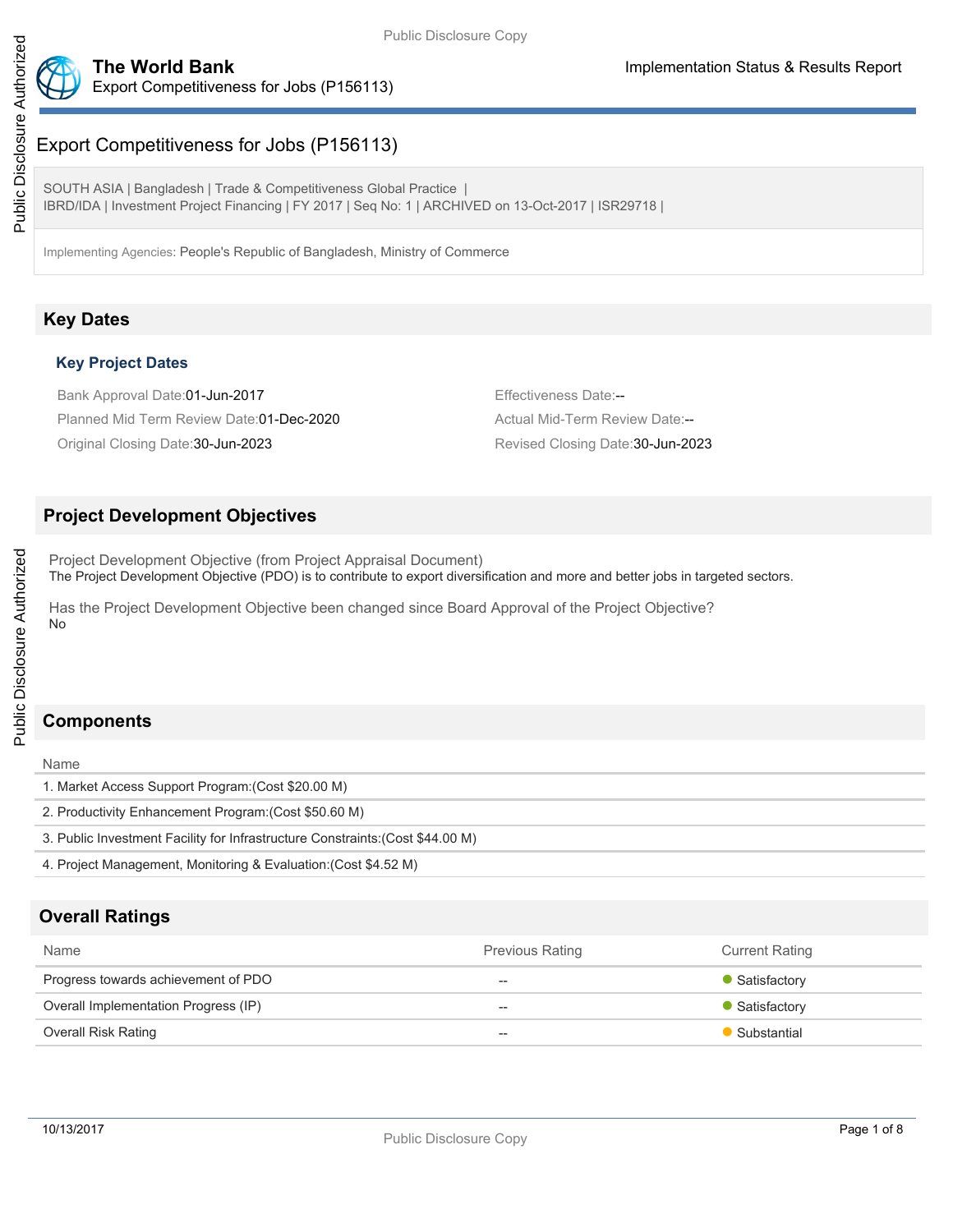



# **Implementation Status and Key Decisions**

The project is still awaiting signing and effectiveness.

#### **Risks**

#### **Systematic Operations Risk-rating Tool**

| <b>Risk Category</b>                                            | Rating at Approval | <b>Previous Rating</b>   | <b>Current Rating</b>                               |
|-----------------------------------------------------------------|--------------------|--------------------------|-----------------------------------------------------|
| <b>Political and Governance</b>                                 | • Substantial      | $\overline{\phantom{a}}$ | • Substantial                                       |
| Macroeconomic                                                   | • Moderate         | $\qquad \qquad -$        | • Moderate                                          |
| Sector Strategies and Policies                                  | • Moderate         | $-$                      | • Moderate                                          |
| Technical Design of Project or Program                          | • Substantial      | $-$                      | • Substantial                                       |
| Institutional Capacity for Implementation and<br>Sustainability | • Substantial      | $\qquad \qquad -$        | • Substantial                                       |
| Fiduciary                                                       | • Substantial      | $-$                      | • Substantial                                       |
| <b>Environment and Social</b>                                   | • Substantial      | $-$                      | • Substantial                                       |
| <b>Stakeholders</b>                                             | • Substantial      | $-$                      | • Substantial                                       |
| Other                                                           | $-$                | $\qquad \qquad -$        | $\hspace{0.05cm} -\hspace{0.05cm} -\hspace{0.05cm}$ |
| Overall                                                         | • Substantial      | $- -$                    | • Substantial                                       |
|                                                                 |                    |                          |                                                     |

#### **Results**

#### **Project Development Objective Indicators**

| Number of firms directly exporting in targeted sectors (Number, Custom) |                 |                   |                  |                   |  |
|-------------------------------------------------------------------------|-----------------|-------------------|------------------|-------------------|--|
|                                                                         | <b>Baseline</b> | Actual (Previous) | Actual (Current) | <b>End Target</b> |  |
| Value                                                                   | 501.00          | $- -$             | 501.00           | 647.00            |  |
| Date                                                                    | 31-Dec-2015     | $- -$             | 21-Sep-2017      | 29-Dec-2023       |  |
|                                                                         |                 |                   |                  |                   |  |

| Number of new jobs created in targeted sectors (Number (Thousand), Custom) |                 |                   |                  |            |  |  |
|----------------------------------------------------------------------------|-----------------|-------------------|------------------|------------|--|--|
|                                                                            | <b>Baseline</b> | Actual (Previous) | Actual (Current) | End Target |  |  |
| Value                                                                      | 0.00            | $- -$             | 0.00             | 90.60      |  |  |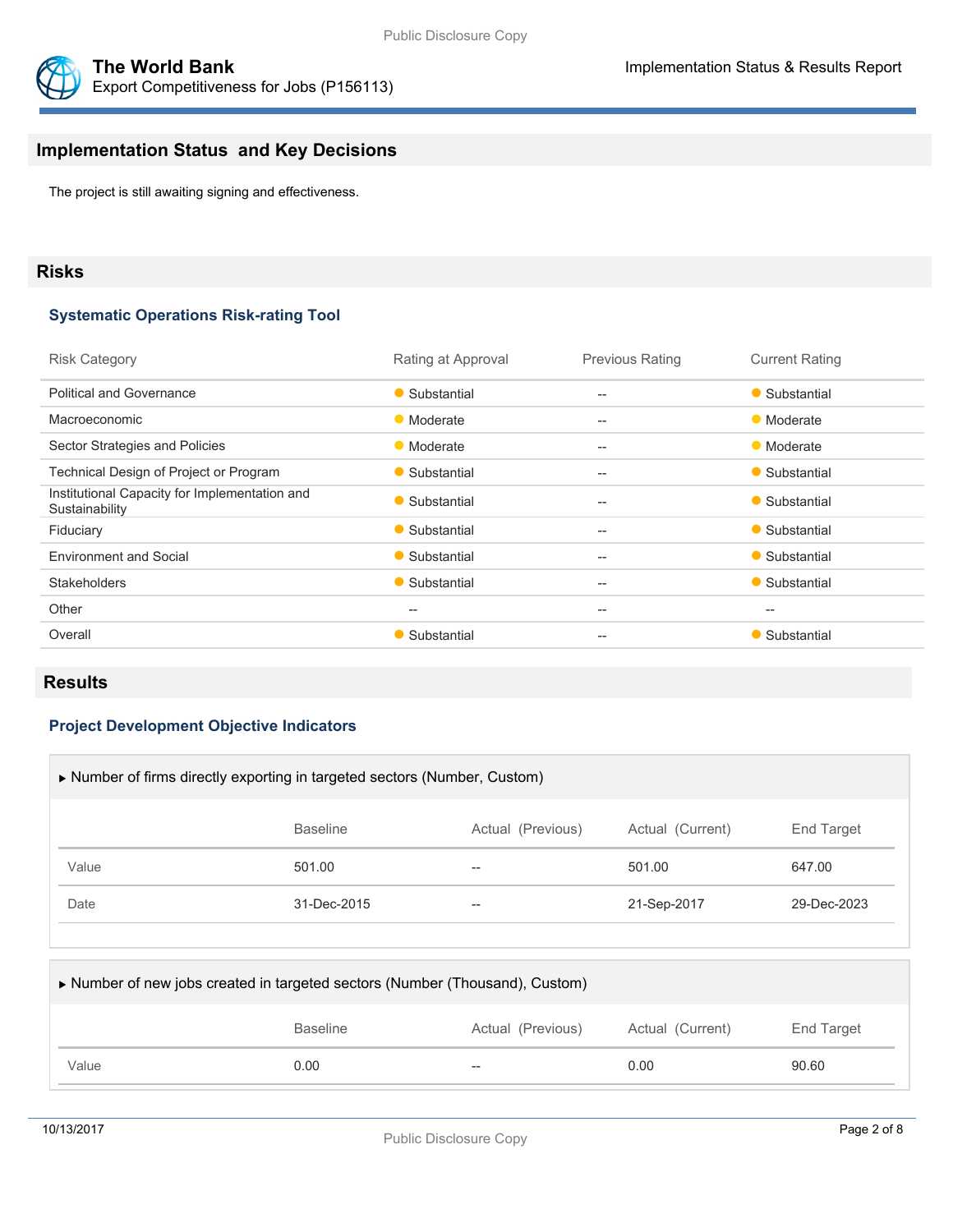



Export Competitiveness for Jobs (P156113)

| Date | 31-Dec-2016 | $\hspace{0.05cm} -$ | 21-Sep-2017 | 29-Dec-2023 |
|------|-------------|---------------------|-------------|-------------|
|      |             |                     |             |             |
|      |             |                     |             |             |
|      |             |                     |             |             |

## Average wage growth in beneficiary firms in targeted sectors (Percentage, Custom)

|       | <b>Baseline</b> | Actual (Previous) | Actual (Current) | End Target  |
|-------|-----------------|-------------------|------------------|-------------|
| Value | 0.00            | $\hspace{0.05cm}$ | 0.00             | 33.80       |
| Date  | 31-Dec-2016     | $- -$             | 21-Sep-2017      | 29-Dec-2023 |

## Direct project beneficiaries (Number, Custom)

|       | <b>Baseline</b> | Actual (Previous) | Actual (Current) | End Target  |
|-------|-----------------|-------------------|------------------|-------------|
| Value | 0.00            | $- -$             | 0.00             | 31,700.00   |
| Date  | 31-Dec-2016     | $- -$             | 21-Sep-2017      | 30-Jun-2023 |

# Female beneficiaries (Percentage, Custom Supplement)

|       | <b>Baseline</b> | Actual (Previous) | Actual (Current) | End Target |
|-------|-----------------|-------------------|------------------|------------|
| Value | 25.00           | $- -$             | 25.00            | 30.00      |
|       |                 |                   |                  |            |

## Overall Comments

All values are at baseline since the project is not yet Effective.

## **Intermediate Results Indicators**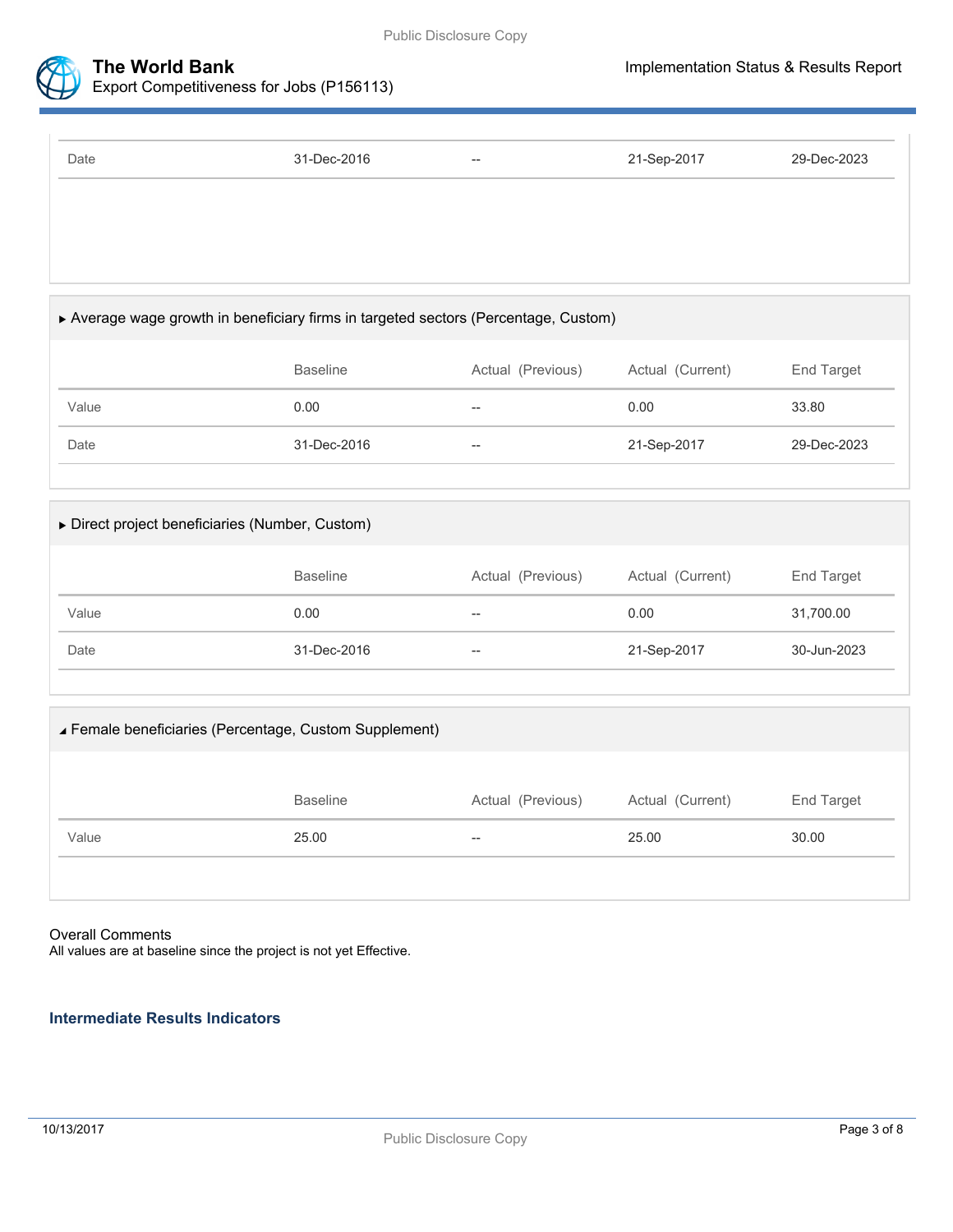



Export Competitiveness for Jobs (P156113)

| Number of ESQ compliance assessments (Number, Custom) |                 |                   |                  |             |  |
|-------------------------------------------------------|-----------------|-------------------|------------------|-------------|--|
|                                                       | <b>Baseline</b> | Actual (Previous) | Actual (Current) | End Target  |  |
| Value                                                 | 0.00            | $- -$             | 0.00             | 400.00      |  |
| Date                                                  | 30-Dec-2016     | $- -$             | 21-Sep-2017      | 30-Jun-2023 |  |
|                                                       |                 |                   |                  |             |  |

| Number of matching grant firm beneficiaries (Number, Custom) |                 |                          |                  |             |  |
|--------------------------------------------------------------|-----------------|--------------------------|------------------|-------------|--|
|                                                              | <b>Baseline</b> | Actual (Previous)        | Actual (Current) | End Target  |  |
| Value                                                        | 0.00            | $\overline{\phantom{m}}$ | 0.00             | 250.00      |  |
| Date                                                         | 30-Dec-2016     | $\overline{\phantom{m}}$ | 21-Sep-2017      | 30-Jun-2023 |  |
|                                                              |                 |                          |                  |             |  |

| ▶ Value of private co-investment generated by ERF (Amount(USD), Custom) |                          |                  |               |  |  |
|-------------------------------------------------------------------------|--------------------------|------------------|---------------|--|--|
| <b>Baseline</b>                                                         | Actual (Previous)        | Actual (Current) | End Target    |  |  |
| 0.00                                                                    | $- -$                    | 0.00             | 10,000,000.00 |  |  |
| $30 - Dec - 2016$                                                       | $\overline{\phantom{m}}$ | 21-Sep-2017      | 30-Jun-2023   |  |  |
|                                                                         |                          |                  |               |  |  |

| ▶ Sales growth of ERF beneficiary firms (Percentage, Custom) |                 |                   |                  |             |  |  |
|--------------------------------------------------------------|-----------------|-------------------|------------------|-------------|--|--|
|                                                              | <b>Baseline</b> | Actual (Previous) | Actual (Current) | End Target  |  |  |
| Value                                                        | 0.00            | $- -$             | 0.00             | 15.40       |  |  |
| Date                                                         | 31-Dec-2016     | $- -$             | 21-Sep-2017      | 29-Dec-2023 |  |  |
|                                                              |                 |                   |                  |             |  |  |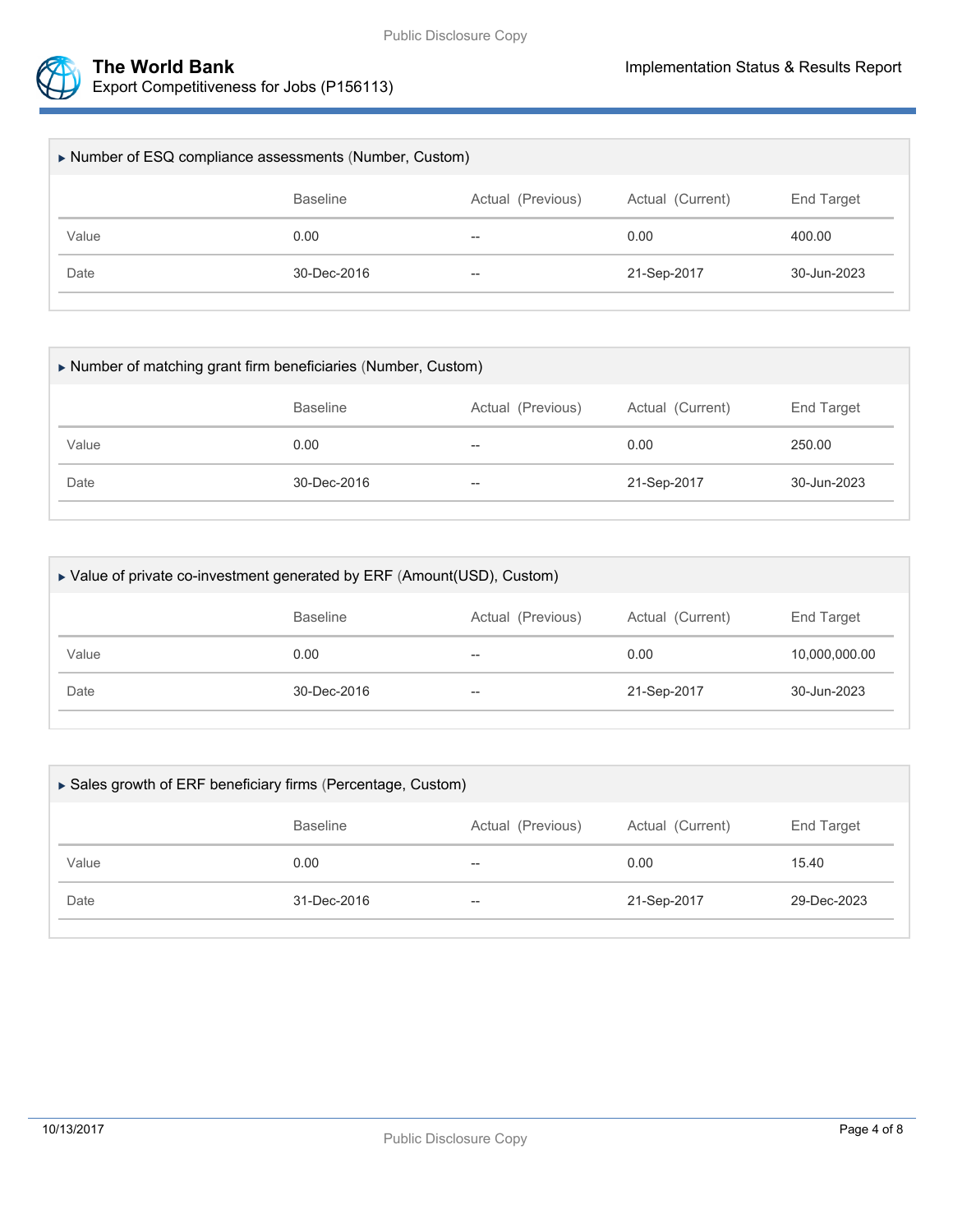



| ► Share of complaints and grievances received by the project that are recorded, addressed satisfactorily and the actions<br>documented in the established grievance redressal mechanism (Percentage, Custom) |                   |                  |             |                       |  |  |
|--------------------------------------------------------------------------------------------------------------------------------------------------------------------------------------------------------------|-------------------|------------------|-------------|-----------------------|--|--|
|                                                                                                                                                                                                              | <b>Baseline</b>   | Actual (Current) | End Target  |                       |  |  |
| Value                                                                                                                                                                                                        | 0.00              |                  | 0.00        | 90.00                 |  |  |
| Date                                                                                                                                                                                                         | $31 - Dec - 2016$ |                  | 21-Sep-2017 | $30 - \frac{1}{2023}$ |  |  |
|                                                                                                                                                                                                              |                   |                  |             |                       |  |  |

| Number of recognized new ESQ certifications and/or accreditations obtained by ERF beneficiaries (Number, Custom) |                                                                        |       |             |                       |  |  |  |
|------------------------------------------------------------------------------------------------------------------|------------------------------------------------------------------------|-------|-------------|-----------------------|--|--|--|
|                                                                                                                  | Actual (Current)<br>End Target<br><b>Baseline</b><br>Actual (Previous) |       |             |                       |  |  |  |
| Value                                                                                                            | 0.00                                                                   | $-$   | 0.00        | 100.00                |  |  |  |
| Date                                                                                                             | $31 - Dec - 2016$                                                      | $- -$ | 21-Sep-2017 | $30 - \frac{1}{2023}$ |  |  |  |
|                                                                                                                  |                                                                        |       |             |                       |  |  |  |

| Number of TC feasibility assessments completed (Number, Custom) |                 |                   |                  |                       |  |  |
|-----------------------------------------------------------------|-----------------|-------------------|------------------|-----------------------|--|--|
|                                                                 | <b>Baseline</b> | Actual (Previous) | Actual (Current) | End Target            |  |  |
| Value                                                           | 0.00            | --                | 0.00             | 4.00                  |  |  |
| Date                                                            | 31-Dec-2016     | --                | 21-Sep-2017      | $30 - \frac{1}{2023}$ |  |  |
|                                                                 |                 |                   |                  |                       |  |  |

| Number of TCs operating (Number, Custom) |                 |                          |                  |                   |  |  |
|------------------------------------------|-----------------|--------------------------|------------------|-------------------|--|--|
|                                          | <b>Baseline</b> | Actual (Previous)        | Actual (Current) | <b>End Target</b> |  |  |
| Value                                    | 0.00            | $- -$                    | 0.00             | 4.00              |  |  |
| Date                                     | 31-Dec-2016     | $\overline{\phantom{m}}$ | 21-Sep-2017      | 30-Jun-2023       |  |  |
|                                          |                 |                          |                  |                   |  |  |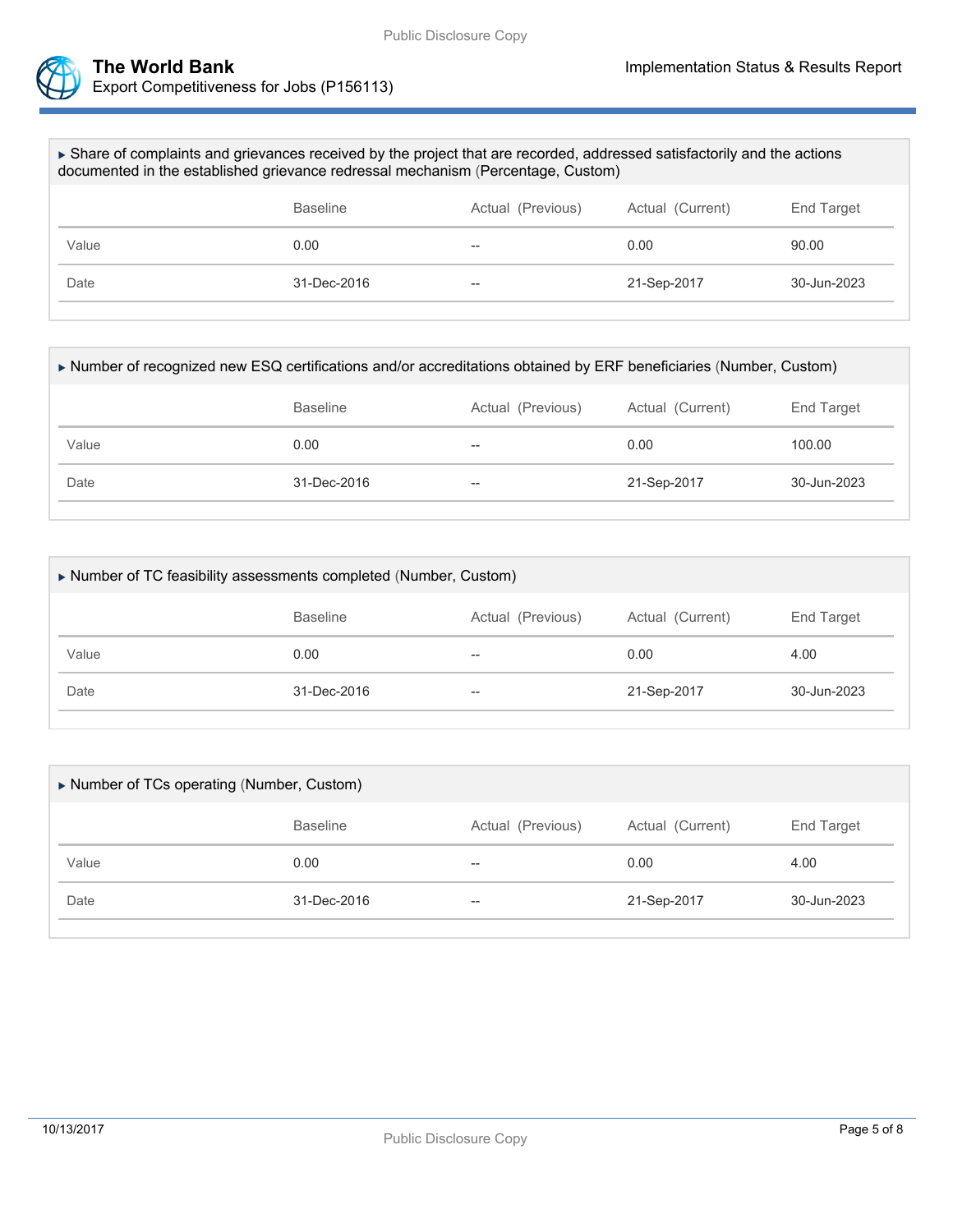



| ► Utilization rate of installed equipment in TCs (Percentage, Custom) |                                                          |                          |             |                   |  |  |
|-----------------------------------------------------------------------|----------------------------------------------------------|--------------------------|-------------|-------------------|--|--|
|                                                                       | Actual (Previous)<br>Actual (Current)<br><b>Baseline</b> |                          |             |                   |  |  |
| Value                                                                 | 0.00                                                     | $\overline{\phantom{m}}$ | 0.00        | 42.00             |  |  |
| Date                                                                  | 31-Dec-2016                                              | $\hspace{0.05cm}$        | 21-Sep-2017 | $31 - Dec - 2023$ |  |  |
|                                                                       |                                                          |                          |             |                   |  |  |

| Number of skill development content/modules developed (Number, Custom) |                 |                   |                  |             |  |  |
|------------------------------------------------------------------------|-----------------|-------------------|------------------|-------------|--|--|
|                                                                        | <b>Baseline</b> | Actual (Previous) | Actual (Current) | End Target  |  |  |
| Value                                                                  | 0.00            | $- -$             | 0.00             | 10.00       |  |  |
| Date                                                                   | 31-Dec-2016     | $- -$             | 21-Sep-2017      | 30-Jun-2023 |  |  |
|                                                                        |                 |                   |                  |             |  |  |

| Number of infrastructure feasibility studies completed (Number, Custom) |                 |                   |             |             |  |  |  |
|-------------------------------------------------------------------------|-----------------|-------------------|-------------|-------------|--|--|--|
|                                                                         | <b>Baseline</b> | <b>End Target</b> |             |             |  |  |  |
| Value                                                                   | 0.00            | $- -$             | 0.00        | 20.00       |  |  |  |
| Date                                                                    | 31-Dec-2016     | --                | 21-Sep-2017 | 30-Jun-2023 |  |  |  |
|                                                                         |                 |                   |             |             |  |  |  |

| Firms benefiting from infrastructure improvements (Number, Custom) |                 |                   |                  |             |  |  |
|--------------------------------------------------------------------|-----------------|-------------------|------------------|-------------|--|--|
|                                                                    | <b>Baseline</b> | Actual (Previous) | Actual (Current) | End Target  |  |  |
| Value                                                              | 0.00            | $- -$             | 0.00             | 19,000.00   |  |  |
| Date                                                               | 31-Dec-2016     | $- -$             | 21-Sep-2017      | 30-Jun-2023 |  |  |
|                                                                    |                 |                   |                  |             |  |  |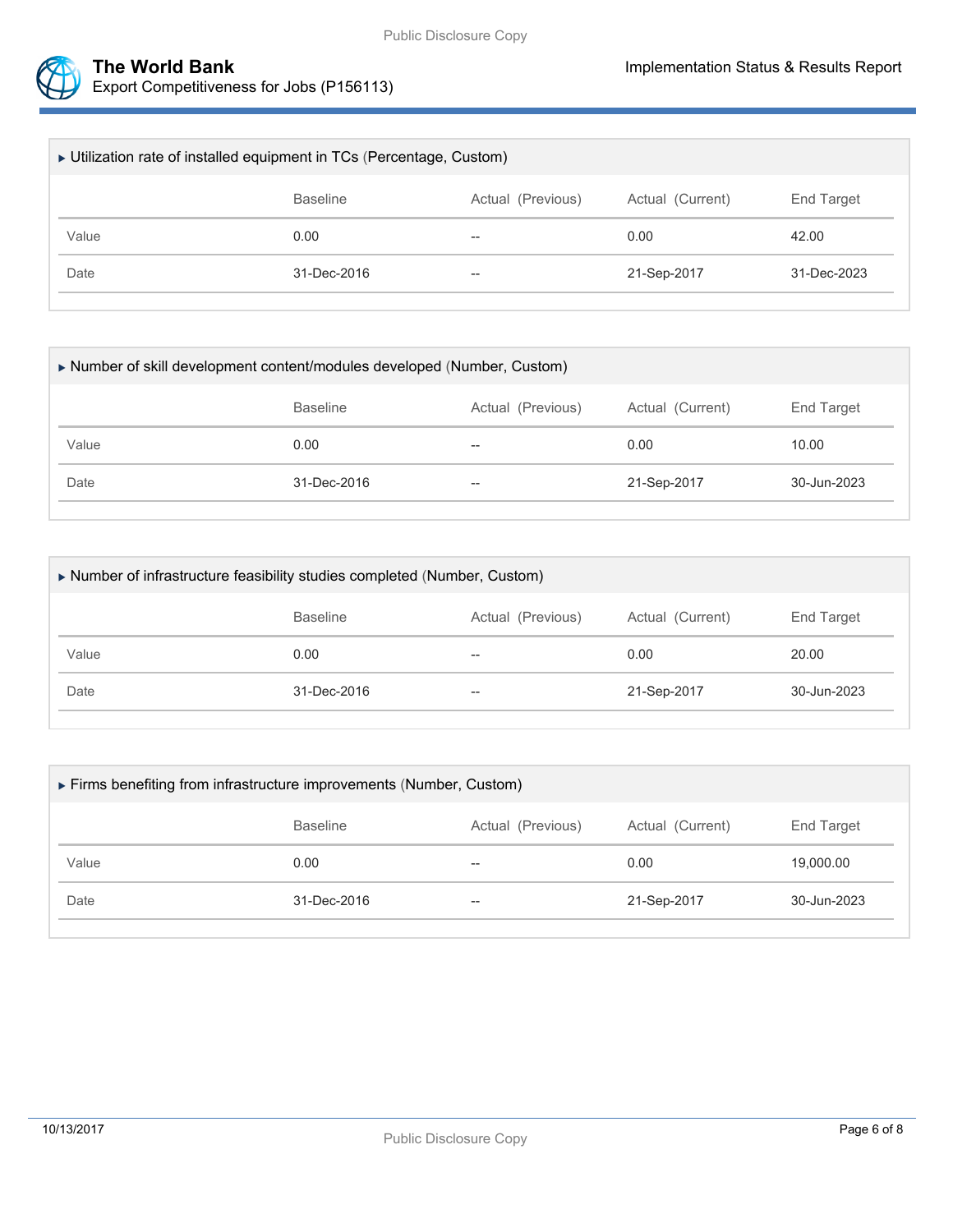

| ► Beneficiaries that feel project investments reflect their need (Percentage, Custom) |                                                                        |       |             |             |  |  |  |
|---------------------------------------------------------------------------------------|------------------------------------------------------------------------|-------|-------------|-------------|--|--|--|
|                                                                                       | <b>Baseline</b><br>Actual (Previous)<br>Actual (Current)<br>End Target |       |             |             |  |  |  |
| Value                                                                                 | 0.00                                                                   | $- -$ | 0.00        | 75.00       |  |  |  |
| Date                                                                                  | 31-Dec-2016                                                            | $- -$ | 21-Sep-2017 | 30-Jun-2023 |  |  |  |
|                                                                                       |                                                                        |       |             |             |  |  |  |

#### Overall Comments

All values are at baseline since the project is not yet Effective.

## **Data on Financial Performance**

#### **Disbursements (by loan)**

| Project | Loan/Credit/TF Status Currency Original Revised Cancelled Disbursed |                  |            |        |        |      |      | Undisbursed | Disbursed |
|---------|---------------------------------------------------------------------|------------------|------------|--------|--------|------|------|-------------|-----------|
| P156113 | IDA-60420                                                           | Not<br>Effective | <b>USD</b> | 100.00 | 100.00 | 0.00 | 0.00 | 102.00      | $0\%$     |

#### **Key Dates (by loan)**

| Project | Loan/Credit/TF Status |                               |                                                | Approval Date Signing Date Effectiveness Date Orig. Closing Date Rev. Closing Date |             |             |
|---------|-----------------------|-------------------------------|------------------------------------------------|------------------------------------------------------------------------------------|-------------|-------------|
| P156113 | IDA-60420             | Not<br>Effective  01-Jun-2017 | $\hspace{0.1mm}-\hspace{0.1mm}-\hspace{0.1mm}$ | $\overline{\phantom{a}}$                                                           | 30-Jun-2023 | 30-Jun-2023 |

#### **Cumulative Disbursements**